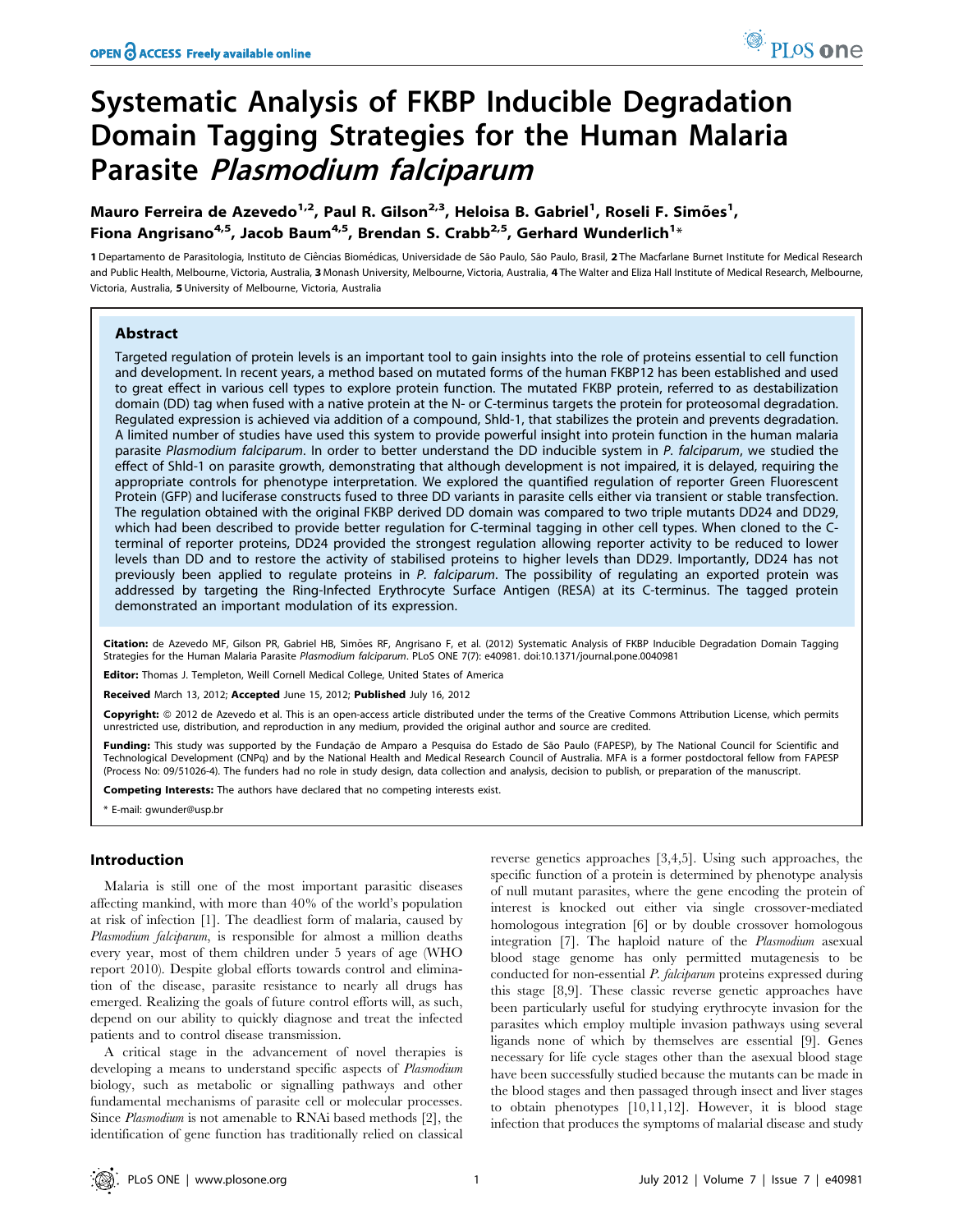of this important life cycle stage has been severely hampered by the inability of knockout approaches to functionally dissect the role of essential proteins.

In order to address the function of proteins refractory to deletion, several inducible systems have been developed where the expression of the protein of interest can be modulated and the phenotypes analysed [13]. One of the most promising systems, utilizing conditional regulation of the candidate gene/protein at the post-translational level, was established by generating mutants of the human protein FKBP12 that are unstructured and consequently targeted for degradation in the proteasome. This mutant protein, called a destabilization domain or DD is fused to the protein of interest at its N- or C-terminus, which targets the whole fusion protein for degradation. Regulation is then achieved by adding a cell-permeable ligand, Shld-1 [14], which stabilizes the unstructured protein domain preventing it from protein degradation. The system is functional in several cell types and organisms [15,16], including P. falciparum, where it has been used to test the function of several essential proteins [17,18,19]. A related system has also been developed using mutated versions of the E. coli DHFR protein, which is unstable when not bound to the drug trimethoprim [20]. Although such a system has been successfully established for  $P$ . falciparum, it can only be applied to parasites that already express human DHFR since wild type parasites are sensitive to TMP [21].

The attraction of inducible systems for investigating protein function is their ability to specifically inhibit a protein in a regulated and reversible manner. This can be achieved by two basic approaches: 1) conditional knockdown where the protein of interest is expressed at markedly reduced levels; or 2) the regulated expression of a dominant negative variant where modified proteins or parts of proteins are expressed that then inhibit the native target protein or its ligand. In *P. falciparum*, due to the paucity of selectable markers and the long time required to generate stable transfectant parasites, the most straightforward strategy for conditional protein regulation is to integrate a plasmid containing the DD domain into the desired locus via single or double crossover recombination, so that the protein of interest is expressed in fusion with DD at its C-terminus (with the gene remaining under the control of the endogenous promoter). Such an approach, however, may be hindered by considerable leakiness of C-terminal DD tagging that can lead to insufficient target protein degradation and knockdown. In order to improve the strength of knockdown, two new DD variants, referred to as DD24 (E31G-R71G-K105E) and DD29 (D79G-P93S-D100R), have been developed and these provide more efficient and less leaky protein degradation [22].

Conditional knockdown of a P. falciparum calpain [19] and a calcium dependent protein kinase [18] have been achieved by Cterminal tagging with either the original DD (L106P) or the new mutant DD29. To our knowledge, these are the only two essential proteins that have been successfully targeted using C-terminal DD tagging with many others failing to accept a C-terminal tag or failing to regulate despite successful integration of either a DD or a DD29 tag (Baum et al. and Azevedo et al., unpublished data). The inability of different proteins to accept a C-terminal tag or the failure of the stabilizing ligand to restore expression levels that allow parasites to grow normally likely accounts for the lack of success to achieve integrated regulation. Variation in the ability to successfully regulate those proteins that will accept a tag likely arises because the degradation seen is not sufficient or complete enough to cause a detectable phenotype (incomplete degradation). Conditional expression of proteins that produce dominantnegative phenotypes has not yet been reported for P. falciparum.

To gain a better understanding of the performance of the available DD tagging strategies, we have conducted a systematic approach to measure the toxicity of Shld-1 as well as the activities of the available DD variants in P. falciparum. The single original mutant L106P, referred to as DD, has been characterized [17,19], as well as the triple mutant DD29 [18]. The triple mutant DD24 has only been characterized in other cell types [22]. Here, using the reporter proteins luciferase (Luc) and GFP, we show that when tagged to the C-terminal, DD24 performs clearly better than the other mutants regarding protein regulation at Shld-1 concentrations that are tolerated by the parasite. In contrast, N-terminal tagging with either of the triple mutants was less efficient compared to the original DD single mutant. The possibility of using the system with secreted or exported proteins was addressed by C-terminally tagging the endogenous gene for the exported Ring Infected Erythrocyte Surface Antigen (RESA) with DD24. Successful regulated expression and export of RESA-DD demonstrate that proteins secreted via the endoplasmic reticulum (ER) can be regulated.

## Results

## Effect of the Shld-1 on Parasite Growth

The application of the DD system includes the incubation of parasite forms with the small stabilizing molecule Shld-1 which is considered non-toxic to P. falciparum at the concentrations used in other cell systems. However, it is possible that Shld-1 interferes subtly with Plasmodium cell cycle progression or proliferation leading to a misinterpretation of eventual phenotypes. P. falciparum conditional knockdown or knockout lines have been successfully generated [18,19] when parasites had been maintained in 0.5  $\mu$ M Shld-1. Depending on the target protein tagged, it may be desirable or necessary to increase the concentration of Shld-1. In order to quantify the toxicity of Shld-1 to the parasites and to determine whether a higher concentration would be tolerable, P. falciparum ring stage parasites were incubated with either  $0.5 \mu M$ or  $1.0 \mu M$  of Shld-1 for up to four days. Parasite growth was measured by flow cytometry and parasite forms were analysed by microscopy of blood smears.

Parasitemias of the cultures kept at  $0.5 \mu M$  and  $1.0 \mu M$  Shld-1 were reduced by 11% and 18% after the first reinvasion cycle (48 hours) and by 25% and 45% after the second cycle, respectively, compared to no Shld-1 controls (Fig. 1). A subtle delay in the trophozoite development could be made out over one blood stage cycle when treating with Shld-1, while the incubation for 24 h did not reveal differences between treated or untreated parasites (Fig. S3). To ascertain if P. falciparum could tolerate being cultured in 1.0 mM Shld-1 for a longer period, parasites were further grown for several weeks and continued to expand, proving that despite its apparent toxicity,  $1.0 \mu M$  could be employed for long term growth (data not shown).

# Vectors for Inducible Expression of Proteins in P. falciparum

Prior studies and our own work have demonstrated that Nterminal tagging of proteins with a Destabilization Domain (DD) tag provides a much greater efficiency of destabilization than Cterminal tagging [14,17] (Fig. S1). This observation has proven valid for a variety of cell types, including P. falciparum, which may explain why reversible phenotypes of only two conditional knockout lines have been reported [18,19].

To explore this concept further, a rapid read out for the effects of DD and Shld-1 on the expression of a reporter gene encoding Photinus luciferase (Luc) was undertaken with P. falciparum blood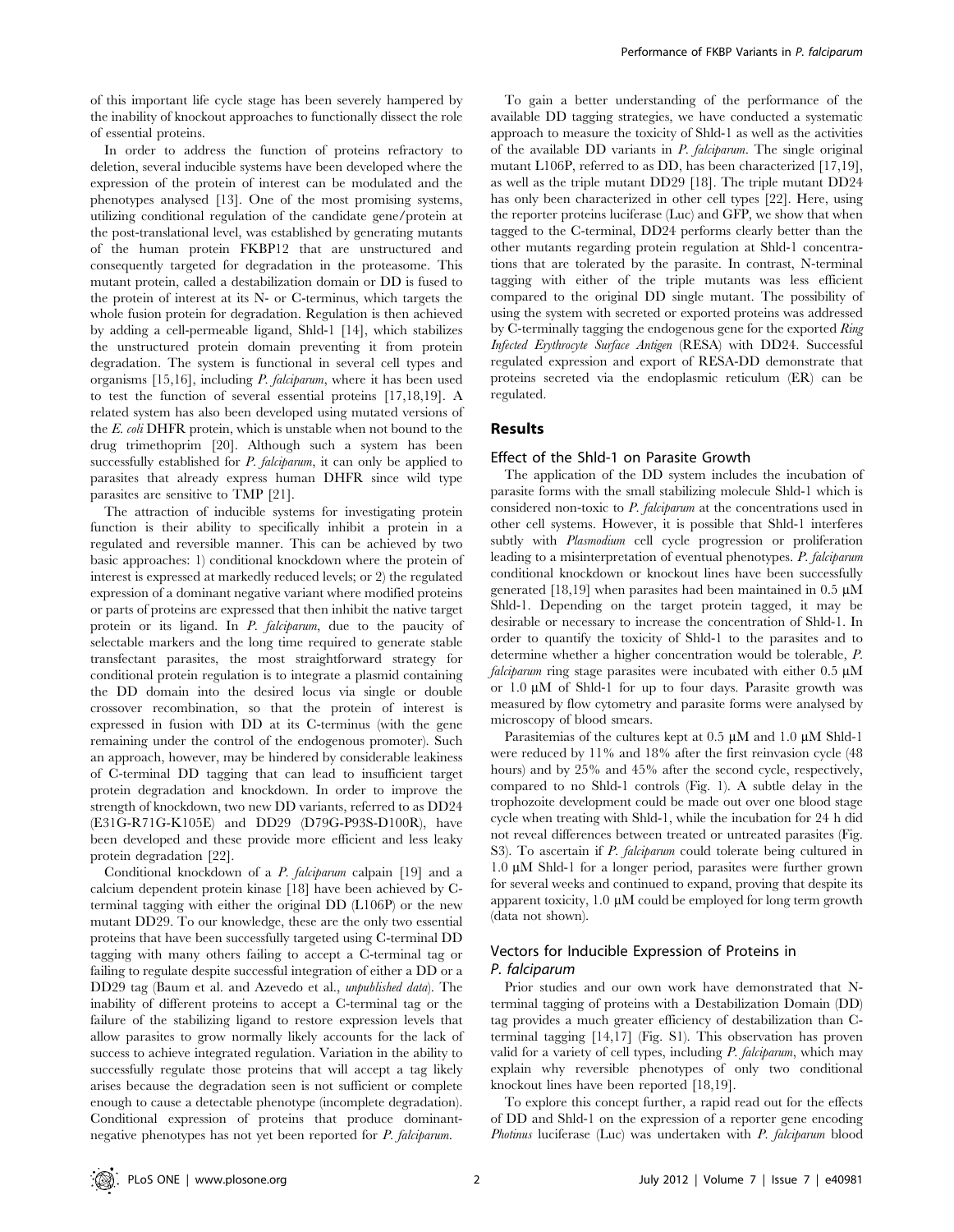

Figure 1. Effect of Shld-1 on parasite development. P. falciparum 3D7 blood stage parasites were incubated with or without the indicated concentrations of Shld-1 and the parasitemia monitored for 4 days by flow cytometry.

doi:10.1371/journal.pone.0040981.g001

stage parasites. Plasmids encoding luc fusions were electroporated and luciferase activity was measured one day later. GFP was also incorporated into some of our Luc fusion proteins so that an option to check the expression of the fusion proteins by fluorescence microscopy or flow cytometry was available. A plasmid encoding luciferase alone and luciferase-GFP tagged with a triple haemagglutinin epitope (HA) served as positive controls for transfection efficiency and enzyme activity (pEF-Luc & pEF-Luc-GFP-HA, Fig. 2A). In addition to the originally described and functional single DD mutant (L106P) (Fig. S1), we made a Luc-GFP-HA gene fusion with the DD24 and DD29 triple mutants. The three DD containing plasmids were accordingly called pEF-Luc-GFP-HA-DD/DD24/29 (Fig. 2A).

## Regulation in Transiently Transfected Parasites

The luciferase reporter plasmids were transiently transfected in P. falciparum and the parasites were cultured in the presence of 0,  $0.5$  or 1.0  $\mu$ M Shld-1 for one day after which they were harvested and their luciferase activity determined (Fig. 2B). Importantly, in the sample without Shld-1, the culture medium was adjusted to 0,1% ethanol. Also, the incubation time with Shld-1 was limited to 24 h in which no toxic inhibitory effect on parasite progression is observed (Fig. 1 and Fig. S3). In the absence of Shld-1 the presence of the GFP-HA reduced luciferase activity to 40% of the luciferase only control. The DD further reduced reporter activity to about only 21% of pEF-Luc (Fig. 2B). The reporter activity of parasites transfected with the DD24 and DD29 plasmids was only 12% and 11% respectively, and much lower than the activity detected with the original DD plasmid. This indicates that in P. falciparum the DD triple mutants destabilize the proteins approximately twice as efficiently as the original DD.

In the presence of 0.5 and 1.0  $\mu$ M Shld-1 the luciferase activity of pEF-Luc and pEF-Luc-GFP transfected parasites was almost the same as without the compound (Fig. 2B), excluding any nonspecific effect of Shld-1 upon luciferase activity which can be observed after longer Shld-1 incubations (Fig. 1). In contrast, cultures transfected with each of the DD vectors and kept in  $0.5 \mu M$  or 1.0  $\mu$ M Shld-1 always showed increased luciferase activity when compared to the same transfected parasites kept in the absence of the ligand. In  $0.5 \mu M$  and  $1.0 \mu M$  Shld-1, the reporter activity relative to the control was increased to a

respective 48% and 57% for the DD, 38% and 53% for DD24 and to 21% and 29% for DD29 (Fig. 2B). The culturing of DD and DD24 transfectants on  $1 \mu M$  Shld-1 elevated the luciferase activities to a level exceeding the pEF-Luc-GFP-HA control parasites. In contrast, the luciferase activity of parasites transfected with DD29 plasmid was only raised to half of the Luc-GFP-HA parasites in  $1 \mu M$  Shld-1.

## Regulation in Stably Transfected Parasites

To test whether the performance of the DD mutants would be maintained in transfectants containing the luciferase and GFP genes in episomes, parasites were stably transfected with the DD reporter plasmids. Reporter expression was then induced similarly to the transient transfection experiments, except that Shld-1 was added to ring stage parasites. Luciferase reporter activity of noninduced parasites suggested DD24 is the most efficient domain in destabilizing luciferase, followed by DD29 and DD (Fig. 2C). This result is somewhat different to the transient transfection data where both DD24 and DD29 parasites destabilised luciferase to the same degree (Fig. 2B). The other difference was that in the transient data Shld-1 drug restored greater luciferase activity in DD24 compared to DD29 mutants but in the stably transfected parasites restoration was similar (Figs. 2A & B). Although luciferase activity was normalized by parasite number in the stable transfectants, small differences in parasite cell cycle synchronization could have affected reporter activity. To further ensure synchronisation was not contributing to the differences, GFP fluorescence of the stable transfectants was quantified by flow cytometry, where cells were gated on late stage parasites. DD24 still destabilized luciferase to the lowest levels, followed now by DD and DD29. The effect of Shld-1 was similar to what was detected using the luciferase assay (Fig. 2D). The results calculated as fold induction upon Shld-1 treatment are summarized in Table 1.

Despite some differences between luciferase/GFP expression in the transient versus stable transfectants, which may also have been due to plasmid copy number in the latter, the DD24 tagged line consistently showed the highest fold induction (difference between induced and non-induced state) in each test when either  $0.5 \mu M$  $(3.2-4.1 \text{ x})$  or 1.0  $\mu$ M  $(4.4-5.3 \text{ x})$  Shld-1 was used. DD had the second best induction followed by DD29 (Fig. 2B-D, Table 1). Notably, the plasmid copy numbers as evaluated by quantitative PCR reactions using equally performing primers for a single copy gene (seryl-t-RNA synthetase, PlasmoDB PF07.0073) and luciferase showed a comparable number of plasmid equivalents in the transfectants (Fig. S4). Assuming that the copy number of plasmids is not decreasing dramatically during Shld-1 removal/addition, our results indicate that the observed differences between the different DD mutants occurred as a consequence of the differing DD domain sequences and not due to transcriptional differences caused by vastly differing plasmid copy numbers in transfectants.

## Performance of the DD Mutants for N-terminal Tagging

Considering the reproducibly improved regulation of protein levels achieved with DD24 when expressed at the C-terminal of the reporter proteins, the regulation of N-terminal tagging was also investigated. Since the reporter activity obtained in P. falciparum transient transfections is somewhat low and DD degrades proteins more efficiently when fused to its N-terminus (Fig. S1), reporter plasmids were constructed based on the pPf86 vector [23], where luciferase is under the control of the HSP86 promoter, which is about ten times stronger than the EF1- $\alpha$  promoter (Fig. 3A).

The N-terminal DD reduced luciferase activity 10 fold, confirming the more efficient protein destabilization (Fig. 3B). Shld-1 partially prevented the degradation restoring the activity to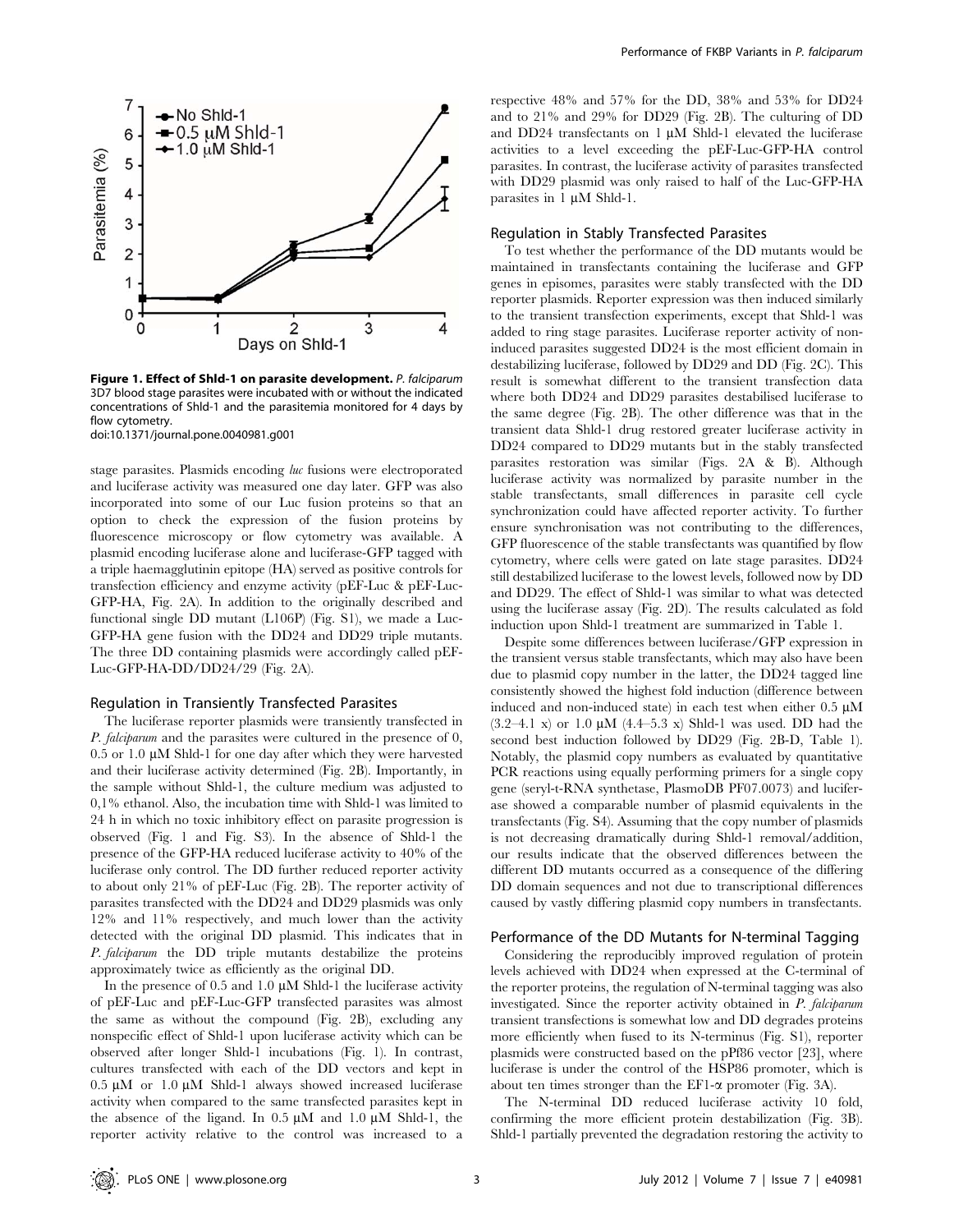

Figure 2. Regulation with C-terminal DD. (A) Maps of inducible expression vectors. (B) To measure expression in transiently transfected parasites ring stage parasites were transfected and the indicated Shld-1 concentrations were added the next day and maintained for 24 hours. Luciferase expression is represented relative to the positive control pEF-Luc kept without Shld-1. Results indicate the average of 4 experiments and error bars show the standard deviation. (C) Luciferase activity on stably transfected parasites. Ring stage parasites of stable transfected lines were incubated for one day with the indicated Shld-1 concentrations. The measured luciferase activity was normalized by the number of parasites and expressed as percentages to the control line 3D7 transfected with Luc-GFP kept without Shld-1. (D) GFP fluorescence of the parasites described in (C) was measured by flow cytometry and is expressed relative to the control line Luc-GFP kept without Shld-1. RLU – relative light units, FI – fold induction of reporter expression, MFI – mean fluorescence intensity. doi:10.1371/journal.pone.0040981.g002

29% and 30% when cultures were kept on 0.5  $\mu$ M and 1.0  $\mu$ M Shld-1, respectively (3 fold induction). The triple mutant DD24 destabilized luciferase as efficiently as DD, but reporter activity was poorly reverted by Shld-1, 18% and 16%, respectively  $(\sim 1.5-$ 1.6 fold induction). DD29 was an even more efficient destabiliser, reducing reporter activity even further to about 6%, but similarly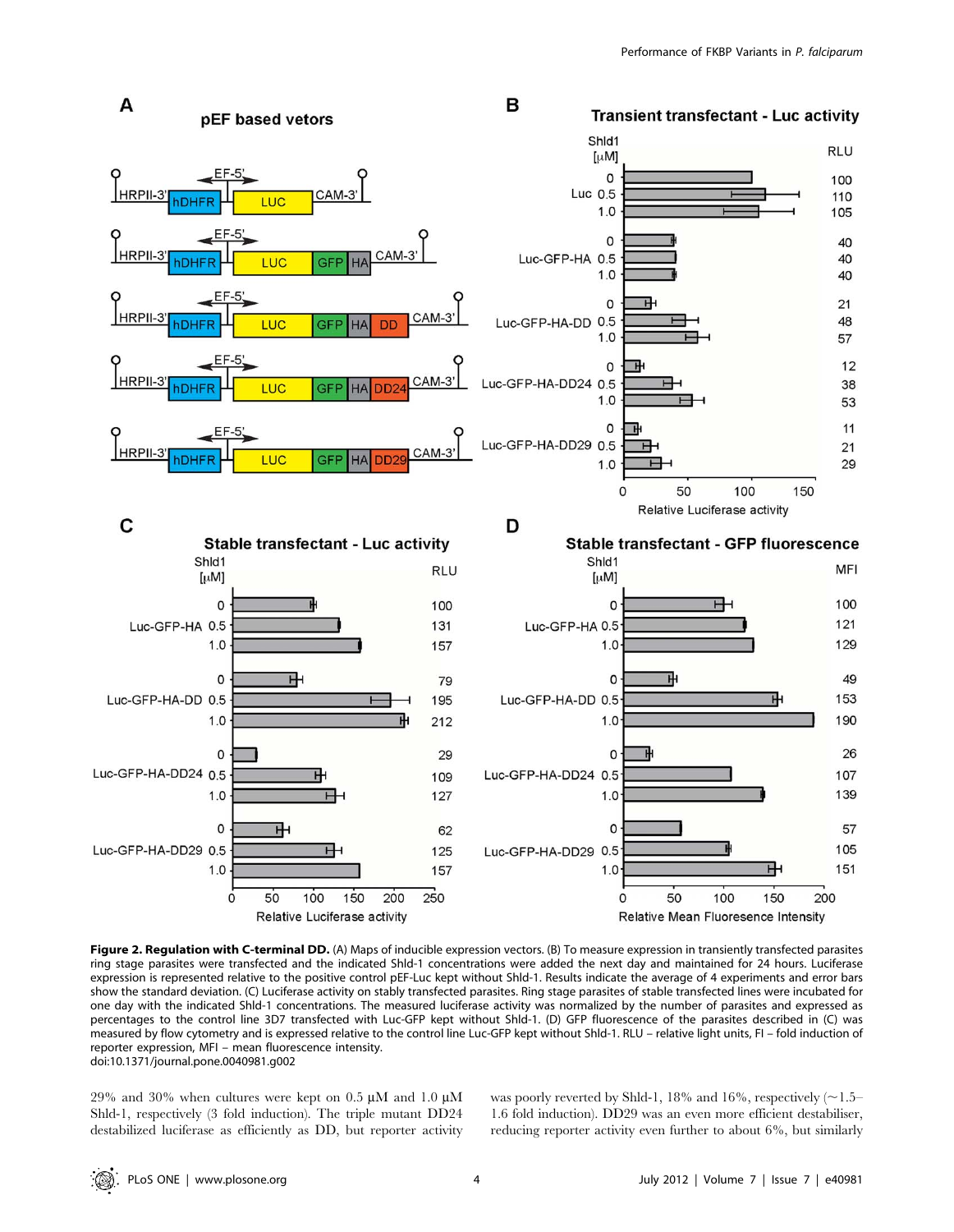## Table 1. Reporter proteins - regulation summary.

| Reporter | Shld-1 induction (fold change) |             |              |             |                     |             |             |             |
|----------|--------------------------------|-------------|--------------|-------------|---------------------|-------------|-------------|-------------|
|          | <b>Transient - Luc</b>         |             | Stable - Luc |             | <b>Stable - GFP</b> |             | Average     |             |
|          | $0.5 \mu M$                    | 1.0 $\mu$ M | $0.5 \mu M$  | 1.0 $\mu$ M | $0.5 \mu M$         | 1.0 $\mu$ M | $0.5 \mu M$ | 1.0 $\mu$ M |
| $C-DD$   | 2.28                           | 2.71        | 2.46         | 2.68        | 3.12                | 3.87        | 2.62        | 3.08        |
| C-DD24   | 3.16                           | 4.41        | 3.75         | 4.37        | 4.11                | 5.34        | 3.67        | 4.70        |
| $C-DD29$ | 1.90                           | 2.63        | 2.01         | 2.53        | 1.84                | 2.64        | 1.91        | 2.60        |
| N-DD     | 2.90                           | 3.00        | <b>ND</b>    | <b>ND</b>   | <b>ND</b>           | <b>ND</b>   | <b>ND</b>   | <b>ND</b>   |
| N-DD24   | 1.63                           | 1.45        | <b>ND</b>    | <b>ND</b>   | <b>ND</b>           | <b>ND</b>   | <b>ND</b>   | <b>ND</b>   |
| N-DD29   | 1.66                           | 1.50        | <b>ND</b>    | <b>ND</b>   | <b>ND</b>           | <b>ND</b>   | <b>ND</b>   | <b>ND</b>   |

C- refers to Luc-GFP-HA fused to the indicated DD mutant at its C-terminus and N- to Luc fused to DD at its N-terminus. Fold change represents the means of the expression of the Shld-1 induced related to the basal (non induced) expression. See figure 2 for relative expression values. doi:10.1371/journal.pone.0040981.t001

to DD24, reporter expression poorly recovered when Shld-1 was added, increasing to 10% and 9%, respectively.

# DD System can Regulate the Expression of Exported Proteins

While proteins localized in the parasite cytoplasm have been successfully regulated by Shld-1, it was uncertain whether proteins that are secreted via the ER or exported to the red blood cell could still be destabilized. In order to investigate the efficacy of the



Figure 3. Regulation with N-terminal DD. (A) Maps of reporter plasmids tested. (B) Reporter expression of transiently transfected parasites. Parasite transfection and Shld-1 incubation was performed as indicated in Figure 2. Luciferase activity is represented relative to pPf86 kept without Shld-1. Results are the average of 3 experiments and the error bars show the standard deviation. doi:10.1371/journal.pone.0040981.g003

system to regulate an exported protein, RESA was tagged with GFP-HA-DD24 at its C-terminus (Fig. 4A). Parasites were transfected and then kept in  $0.5 \mu M$  Shld-1 and the transfected cultures were intermittently subjected to WR99210 withdrawal to select for plasmid integration. The resulting parasites were then analysed by PCR using oligonucleotides that could only amplify a product if integration had occurred (Fig. 4B). Images of fluorescence live microscopy confirmed that RESA was expressed in fusion with the tag at its expected localization, associated to the host cell membrane (Fig. 4C, Fig. S2).

We then monitored the regulation removing the Shld-1 from ring stage cultures for 2 days after which ghosts of infected RBC were fractionated and proteins extracted with SDS. Western blots probed with anti-HA antibody showed greatly reduced levels of RESA-GFP-HA-DD24 in parasites where Shld-1 had been removed (Fig. 4D). Importantly, loading controls with EXP2 (a component of the putative parasite export machinery co-purifying with IRBC membranes [24]) demonstrated the reduction of RESA-GFP-HA-DD24 was due to its DD-mediated degradation and not due to whether cultures were subjected to Shld-1 (Fig. 4D). Densitometry analysis of the bands detected in the Western blot suggests that removal of Shld-1 resulted in about 4 fold less tagged RESA protein (data not shown). Fluorescent live microscopy imaging also showed reduction in RESA-GFP-HA-DD24 expression in parasites where Shld-1 had been removed. Moreover, GFP fluorescence was more intense inside the parasite, suggesting a partial degradation prior to insertion in the endoplasmic reticulum although the resolution does not permit more specific affirmations (Fig. S2).

# Discussion

The two main approaches applying inducible systems to understand gene function are i) the conditional knockdown and ii) the expression of proteins that produce a dominant negative phenotype. In the former, the proteins of interest must be stabilized during selection, such as with tolerant Shld-1 concentrations, for periods up to many months. In the second strategy, the expression of proteins or peptides, supposed to be toxic or deleterious, must be kept silent, so Shld-1 has to be added to parasites already selected for the presence of the plasmids in the form of episomes. The conditional knockouts of a protease [19] and a kinase [18] have been conducted this way, selecting parasites on  $0.5 \mu M$  Shld-1. This enabled the generation of cloned cell lines where the target proteins were regulated at sufficient levels to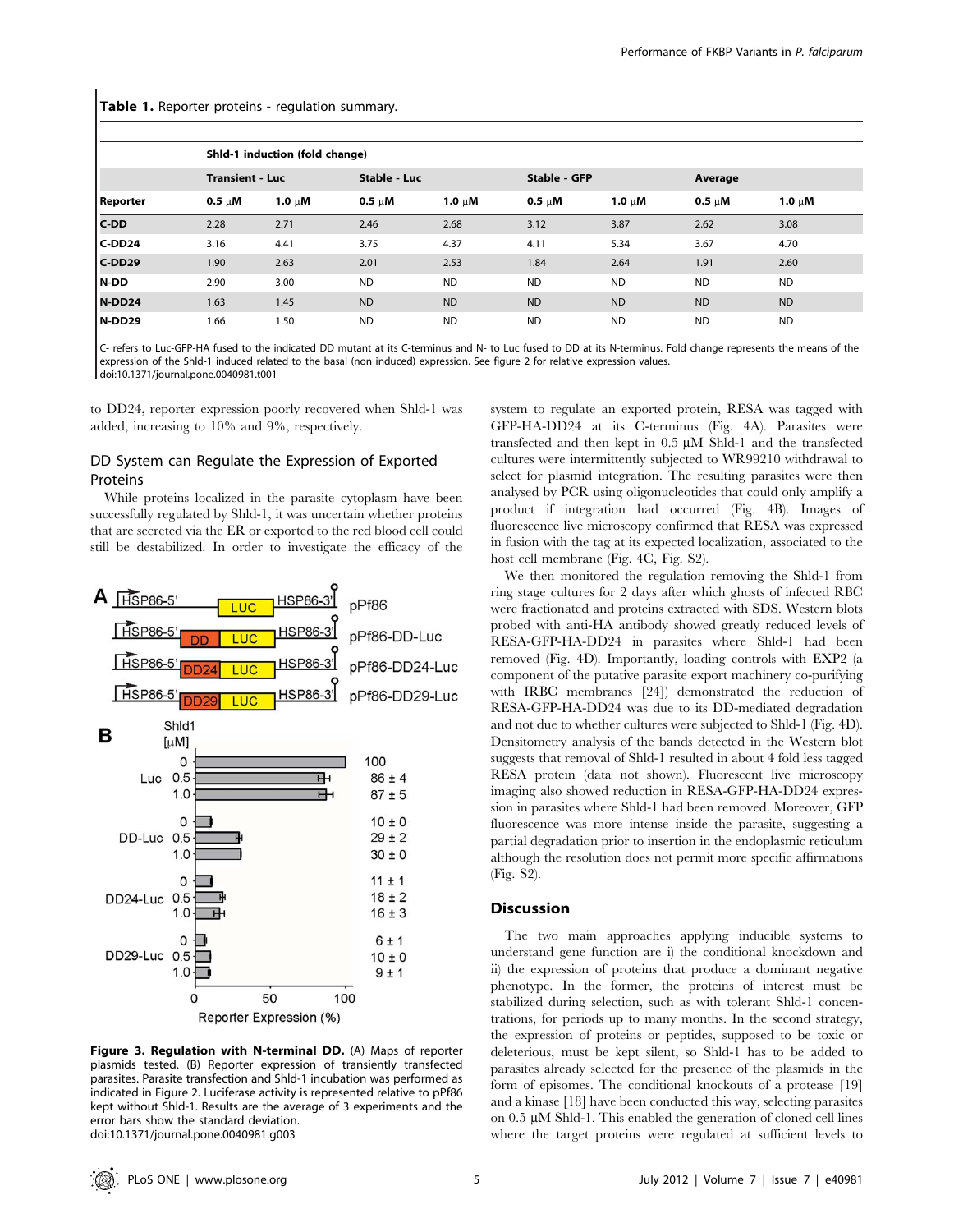

Figure 4. DD can be used to regulate exported proteins. (A) Diagram of DNA integrations into the RESA locus to produce the transgenic line. After integration in the presence of Shld-1, RESA was expressed in fusion with the GFP-HA-DD24 under the control of the native RESA promoter. (B) Integration of the plasmid in the RESA endogenous locus is confirmed by PCR. The oligonucleotides used are indicated by arrows in (A). (C) Fluorescent microscopy of live parasites labelled with DAPI showing RESA-GFP-HA-DD24 is exported to the RBC membrane. (D) Western blot analysis of RESA-GFP-HA-DD24 transfectants showing that RESA levels decrease after the removal of Shld-1. Parasites integrated in the presence of Shld-1 at ring stage were split and kept either with 0.5 µM or no Shld-1 for 2 days when RBC ghosts were collected and protein were fractionated by SDS-PAGE. The western blot was probed with anti-HA mAb to detect RESA-GFP-HA-DD24. As the loading control, the western blot probed with polyclonal rabbit anti-Exp2 [31].

doi:10.1371/journal.pone.0040981.g004

produce inducible and reversible deleterious phenotypes providing important clues of their respective functions. According to our results, the concentration of  $0.5 \mu M$  Shld-1 is slightly toxic to the parasites, reducing their growth to about 11% per reinvasion cycle. We also showed that although parasites tolerate up to  $1 \mu$ M of Shld-1, their development is delayed and this must be taken in account when interpreting inducible phenotypes. We could not assign the Shld-1 growth defect phenotype to the inhibition of a specific intraerythrocytic stage or to RBC invasion (Fig. S3). Therefore, it remains to be shown whether unique or multiple parasite proteins are natural targets for Shld-1. A Plasmodium FKBP homologue is expressed throughout the life cycle and it is sensitive to the Shld-1 analogue Rapamycin [25], but whether Shld-1 targets PfFKBP is unknown.

In this study we present an in depth-analysis of the most useful system currently available to achieve controlled protein expression in Plasmodium. While regulation of protein levels by the DD system in P. falciparum has been demonstrated using a small number of proteins, we show here the potential of the technique using transiently, stable and integrated plasmid constructs containing three different variants of the original FKBP (DD) domain. Similar to what has been characterized for NIH3T3 cells [22], data from transiently and stably transfected parasites, using either Luc or GFP as reporters, suggested that DD24, and possibly DD29, are more efficient than the original DD in the destabilization of proteins when fused to their C-terminus. Also, at Shld-1 concentrations which are tolerated by P. falciparum cultures, DD24 has the greatest dynamic range of the three DDs tested. While our data generally agree with what has been described for the DD mutants in other cell types, the destabilization efficiency and the dynamic range of induction observed in P. falciparum are quite low compared to what Chu et al. [22] measured. It was shown that in NIH3T3 cells the DD24 or DD29-tagged reporter proteins were reduced to about 5% of the control lines; however, in P. falciparum, the reduction was to about 10–20% depending on the control used. In the same way, induction with  $1 \mu M$  Shld-1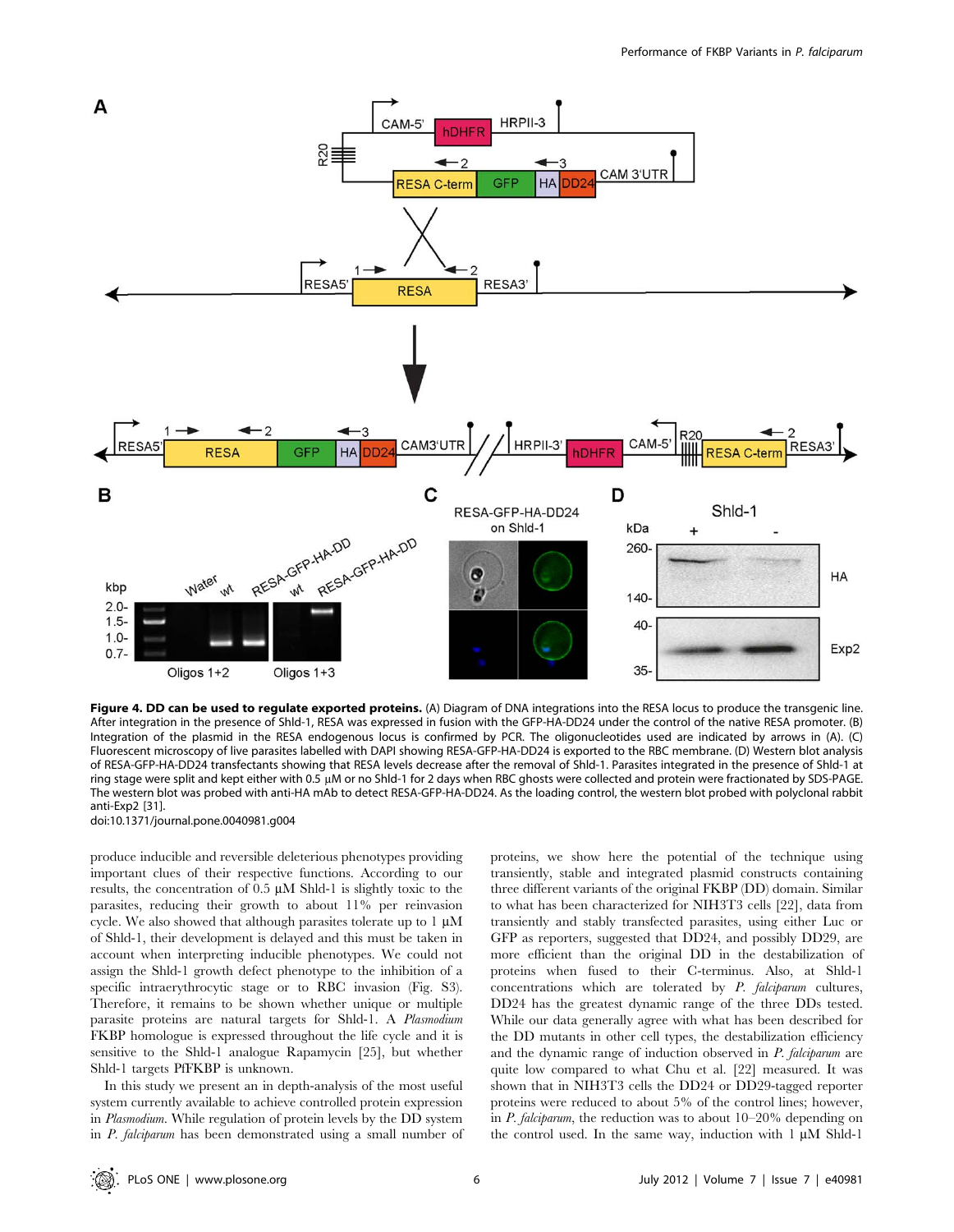increased protein levels about 20 fold against 4–5 fold in P. falciparum. Importantly, our values were obtained in quantifications using two different reporter proteins, and both showed similar induction performance. This suggests that the regulation provided by the DD system, despite evidence for a considerable regulation, is generally lower in P. falciparum. Longer Shld-1 incubations were tried, but resulted in only slightly better induction and no more than 6 fold in 4 days was attained. Higher Shld-1 concentrations were tested, but they were too toxic to the parasite. It is not clear whether these differences are due to less active protein degradation in parasites compared to NIH3T3 cells.

Although DD24 seems to be the mutant with the best regulation, DD29 has been successfully applied in the CDPK5 conditional knockout [18], indicating the regulation obtained with this mutant can be sufficient to cause an inducible lethal phenotype. It is possible though, that DD24 could be successfully used to regulate proteins that cannot be targeted with DD29 because they need to be expressed at higher levels to guarantee the survival of parasites.

Tagging the proteins with DD at the N-terminus had been reported to produce more efficient protein destabilization both for the apicomplexan parasites P. falciparum [17] and Toxoplasma gondii [15] and also for other eukaryotic cell lines [14]. We investigated whether the triple mutants would allow the protein to be further degraded. While the reporter activity was equally (DD24) or more efficiently (DD29) reduced than with the classic DD, expression was poorly restored with Shld-1, suggesting the triple mutants are not suitable for N-terminal tagging, probably by rendering the reporter protein unstable.

Plasmodium parasites have unique cellular compartments where DD tagged proteins might not be as efficiently targeted for degradation as those that reside in cytosolic environments. For example, it is unclear if proteins directed to the nucleus or to the apicoplast can be efficiently DD-tagged and degraded which may depend on specific functional features of the target proteins. It is possible that proteins become non-functional despite of being normally transported to their target organelle in the presence of a stabilized DD domain. On the other hand, C-terminally tagged proteins with co-translational insertion in the endoplasmic reticulum may escape from proteasome degradation in the absence of Shld-1. Since a number of potential virulence factors are exported from the parasite, we addressed the feasibility of regulating RESA, a protein that is exported to the host cell membrane during erythrocytic stages. Removal of Shld-1 from parasites caused a clearly visible reduction in the levels of RESA present in the RBC compartment. Since the period from which Shld-1 was removed until protein samples were acquired was about one reinvasion, it seems that proteins synthesized in the absence of Shld-1 are sensitive to degradation and it is probable that the punctuate weak fluorescent signal inside the parasite was caused by GFP en route to degradation. It still remains to be determined what happens to tagged RESA that has already been exported and if it is sensitive to degradation. Recently, the 20S proteasome subunit was identified in human mature erythrocytes [26], turning possible that even exported destabilized proteins may be degraded by the erythrocyte proteasome.

# Conclusion

In conclusion, our study demonstrates the possibilities and limits in which proteins can be modulated using the FKBP-mutants DD, DD24 and DD29 and establishes the groundwork for experimentation using this system on virtually any target in the Plasmodium proteome. This includes the many proteins resident in organelles or which function in pathways that lead to the secretion of proteins

to the host cell and which may prove novel targets for intervention against malaria disease.

# Materials and Methods

## Plasmid Construction

The plasmid pTGFP [27] was digested with  $Xho I$  and re-ligated to delete the transactivator and its 3'UTR. GFP was PCR amplified from the same plasmid with the oligonucleotides 5'ctcgagctgcagaaaaaatggctacacgtgca and 5'-actagtacgcgttgctttgtatagttcat and cloned back in the vector digested with Xho I and  $Spe$  I, generating the plasmid pRM2-GFP. This plasmid incorporates the rep20 element for efficient segregation during mitosis [28] and has the selection and expression cassettes cloned back to back, where GFP is under the control of the MSP2 promoter. Plasmid templates for DD variants were kindly provided by Thomas Wandless (Stanford University, USA). DD combined with a PCR amplified triple haemagglutinin (HA) tag were fused by PCR using the oligonucleotides 5'-acgcgtccgtacgacgtc and 5'actagtttattccggttttagaagc and cloned in pRM2-GFP digested with Mlu I and Spe I, generating pRM2-GFP-DD. DD24 and 29 were amplified from plasmids pYFP-E31G-R71G-K105E (24) and pYFP-D79G-P93S-D100R (29), using the forward oligonucleotide 5'-gctagcatgggagtgcaggtggaaac and the reverse oligonucleotides 5'-actagttattccagttctagaagctccac (24) or 5'-actagttattccagttttagaagctccac (29) and cloned in pRM2-GFP-DD, generating pRM2-GFP-DD24 and pRM2-GFP-DD29. Both promoters and the Rep20 sequences of these plasmids were replaced with the bidirectional P. berghei EF1 $\alpha$  promoter, which was PCR amplified from  $P$ . berghei gDNA using the oligonucleotides  $5'$ -gctctagaggatccttttataaaatttttatttatttataagca and 5'-ctcgagttttataaaatttttatttatttataagca and cloned in pBluescript (Stratagene). The restriction sites Spe I and Hind III were destroyed by digesting the plasmid with these enzymes and then filling the ends with Klenow and religating them. The promoter was then digested with Bam HI and Hind III and cloned in pRM2-GFP-DD/24/29, generating pEF-GFP-DD/24/29. Luciferase was amplified from pGL3 (Promega) with oligonucleotides 5'-ctcgaggtcccatggaagacgccaaaaaca and 5'actagttgctgcagccacggcgatctttccgc and cloned in pEF-GFP-DD/ 24/29 digested with  $X$ ho I and Spe I or Pst I, generating pEF-Luc and pEF-Luc-GFP-DD/24/29 respectively. The GFP-HA-DD sequence of pEF-Luc-GFP-DD was replaced with GFP-HA digesting the vector with Pst I and Spe I and the insert retrieved from pRM2-GFP-DD digested with Pst I and Nhe I, generating pEF-Luc-GFP-HA.

The DD-Luc was fused by PCR with oligonucleotides 5'ccatgggagtgcaggtggaa and 59-gcgtcttcctgcagttccggttttagaagctcca  $(DD)$  and  $5'$ -accggaactgcaggaagacgccaaaaacataaaga and  $5'$ -accggaactgcaggaagacgccaaaaacataaaga (Luc), digested with NcoI and SpeI and cloned in pPf86 digested with NcoI and XbaI to make pPf86-DD-Luc. DD24 and DD29 were amplified by PCR with oligonucleotides 5'-ccatgggagtgcaggtggaaacca and 5'-ctgcagttccagttctagaagctccaca (DD24) or 5'-ctgcagttccagttttagaagctccacac (DD29), digested with NcoI and PstI and cloned in pPf86-DD-Luc to make pPf86-DD24/29-Luc.

# P. falciparum Culture and Transfection

Parasites were transfected as previously described [3], using the electroporation conditions established elsewhere [29]. Briefly, P. falciparum 3D7 was cultured in 4% hematocrit in RPMI-HEPES supplemented with 0.5% Albumax 1 (Invitrogen). Ring state parasites at  $5-8\%$  parasitemia were transfected with 75  $\mu$ g (transient) or 150 mg (stable) of plasmid. The culture media were changed on the second day and parasites were harvested for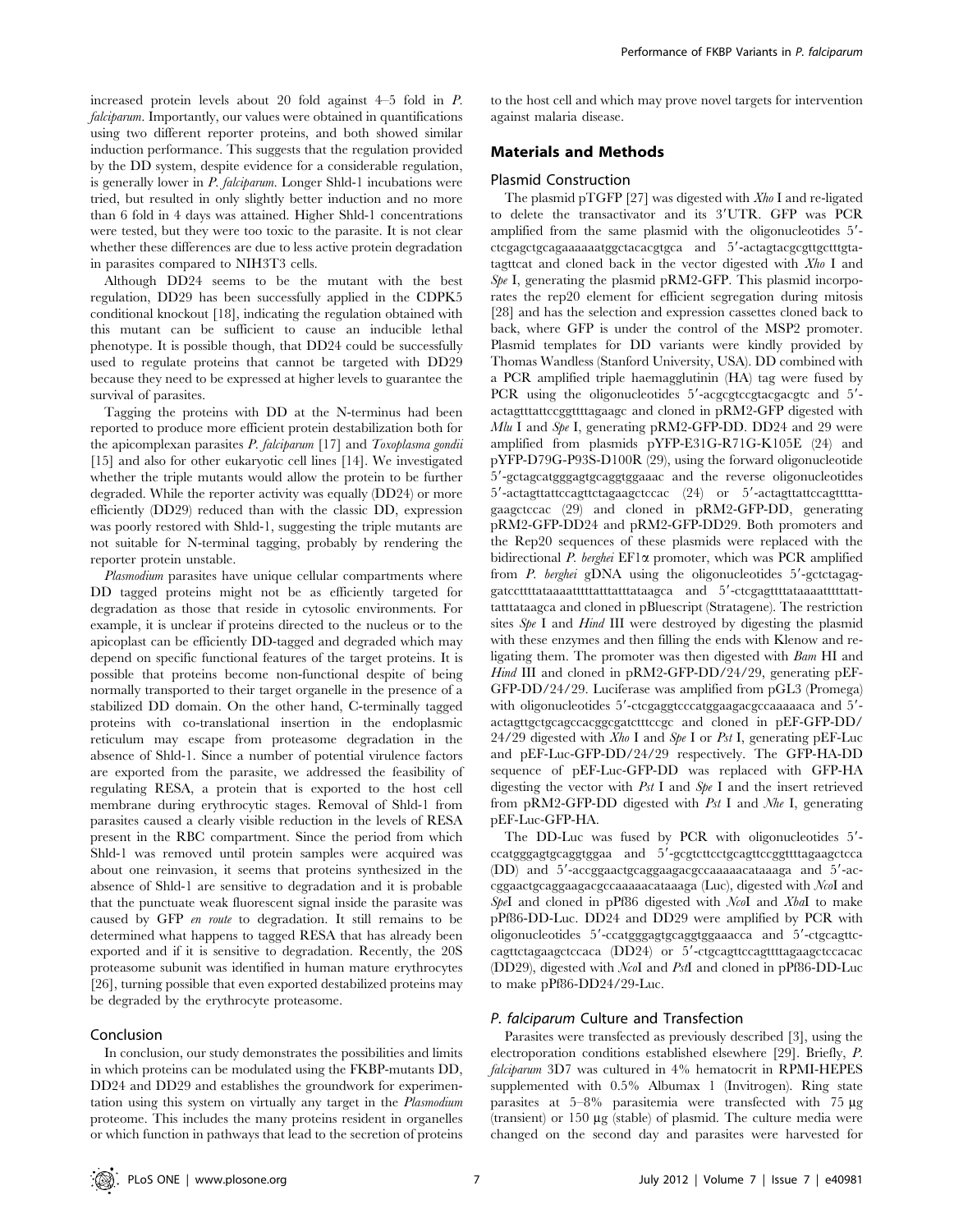reporter assays (transient) or submitted to drug pressure with 2.5 nM WR99210 (stable) on the third day. Stably transfected parasites were cultured in standard conditions until parasites reappeared and normal growth was re-established.

#### Shld-1 Incubation

Shld-1 was diluted in ethanol to a stock concentration of 1 mM and stored in  $-20^{\circ}$ C. Immediately prior to use, it was diluted in RPMI to the indicated concentration. For the transient transfections, parasites were split and Shld-1 added one day after the electroporation. Unless specified, parasites were kept under Shld-1 for one day.

## Luciferase Assays

Parasites were saponin lysed and the pellet washed twice in PBS. After resuspension in 1 x lysis buffer (Promega), the lysed cells were mixed with luciferase assay reagent (Promega) and luciferase activity was measured in the Lumat LB 9507 luminometer (EG & G Berthold). For each experiment, the reporter activity was expressed as the percentage of the activity measured in the positive control, usually parasites transfected with similar luciferase plasmids without DD. The results are the average of at least three independent experiments for transient transfections and of a representative experiment with stable transfected parasites, done in duplicates.

#### Detection of Parasitemia by Flow Cytometry

Parasites were labeled with 10  $\mu$ g/ml ethidium bromide as described previously [30], washed once in PBS and analysed on a Guava cytometer (General Electric).

### Supporting Information

Figure S1 Efficient Shld-1 regulation of N terminally tagged DD (original) tagged proteins in P. falciparum. (A) Plasmid derived from pRM2-GFP for N terminal DD tagging of a reporter gene - here a triple HA tag fused to GFP. This plasmid contains the strong and schizont-specific msp2 promoter. B) Western blot of synchronous schizont lysates transformed with pRM2-DD-3HA-GFP with anti-GFP (1:1000, Roche) demonstrates efficient Shld-1 dependent regulation by addition of either  $0.5 \mu M$  or  $0.1 \mu M$  to parasite ring stages. An asterisk marks a GFP breakdown product. Note that we used a smaller Shld-1 concentration in order to avoid the delay in intraerythrocytic development observed with higher Shld-1 concentrations which

## References

- 1. Snow RW, Guerra CA, Noor AM, Myint HY, Hay SI (2005) The global distribution of clinical episodes of Plasmodium falciparum malaria. Nature 434: 214–217.
- 2. Baum J, Papenfuss AT, Mair GR, Janse CJ, Vlachou D, et al. (2009) Molecular genetics and comparative genomics reveal RNAi is not functional in malaria parasites. Nucleic acids research 37: 3788–3798.
- 3. Wu Y, Sifri CD, Lei HH, Su XZ, Wellems TE (1995) Transfection of Plasmodium falciparum within human red blood cells. Proc Natl Acad Sci U S A 92: 973–977.
- 4. Crabb BS, Cowman AF (1996) Characterization of promoters and stable transfection by homologous and nonhomologous recombination in Plasmodium falciparum. Proceedings of the National Academy of Sciences of the United States of America 93: 7289–7294.
- 5. Balu B, Adams JH (2007) Advancements in transfection technologies for Plasmodium. Int J Parasitol 37: 1–10.
- 6. Crabb BS, Cooke BM, Reeder JC, Waller RF, Caruana SR, et al. (1997) Targeted gene disruption shows that knobs enable malaria-infected red cells to cytoadhere under physiological shear stress. Cell 89: 287–296.
- 7. Duraisingh MT, Triglia T, Cowman AF (2002) Negative selection of Plasmodium falciparum reveals targeted gene deletion by double crossover recombination. Int J Parasitol 32: 81–89.

would lead to an overall decreased signal due to weaker promoter activity in earlier than schizont stages. (TIF)

Figure S2 Fluorescent microscopy of RESA-GFP-HA-DD24 parasites cultured in the presence of Shld-1 (left) or when the ligand had been removed for 2 days (right). (TIF)

Figure S3 Plasmodium falciparum D10 parasites were highly synchronized by sorbitol and heparin treatment. Shld-1 (1  $\mu$ M) was added to either early ring stage (t = 0 h) or trophozoite stage parasites  $(t = 24 h)$ . Parasite development was monitored by Giemsa-stained blood smears taken every 8 hours for 48 hours.

(JPG)

Figure S4 Parasites from transfectants had their genomic DNA extracted by standard methods [32] and the following oligonucleotides were employed to amplify either plasmodial seryl-t-RNA synthetase (PF07\_0073, 5'-AAGTAGCAGGTCATCGTGGTT, 5'-TTCGGCA-CATTCTTCCATAA) or *Photinus* luciferase (5'-<br>CGTCGCCAGTCAAGTAACAA. 5'-CGTCGCCAGTCAAGTAACAA, TTTCTTGCGTCGAGTTTTCC) by standard qPCR using Fermentas SYBR realtime PCR mix in an Eppendorf realplex<sup>2</sup> thermocycler. Equal primer performance was tested beforehand using plasmids with cloned target sequences. The differences in copy numbers were expressed as  $2^{-\Delta Ct}$  values (yaxis) which indicate how many times more luciferase target molecules are in the sample in relation to the genomic control seryl-t-RNA synthetase [33]. The four indicated gDNA samples were analysed in three independent experiments using triplicates for each gDNA sample and primer pair and the standard deviation between the experiments is shown. (TIF)

## Acknowledgments

The authors thank the Blood Center from Hospital Sírio-Libanês in São Paulo for the donation of human blood.

## Author Contributions

Conceived and designed the experiments: MFA PRG GW. Performed the experiments: MFA HBG RFS FA. Analyzed the data: MFA PRG JB GW. Contributed reagents/materials/analysis tools: PRG FA JB BSC. Wrote the paper: MFA PRG GW.

- 8. Maier AG, Rug M, O'Neill MT, Brown M, Chakravorty S, et al. (2008) Exported proteins required for virulence and rigidity of Plasmodium falciparuminfected human erythrocytes. Cell 134: 48–61.
- 9. Cowman AF, Crabb BS (2006) Invasion of red blood cells by malaria parasites. Cell 124: 755–766.
- 10. Ishino T, Chinzei Y, Yuda M (2005) Two proteins with 6-cys motifs are required for malarial parasites to commit to infection of the hepatocyte. Molecular microbiology 58: 1264–1275.
- 11. van Dijk MR, Douradinha B, Franke-Fayard B, Heussler V, van Dooren MW, et al. (2005) Genetically attenuated, P36p-deficient malarial sporozoites induce protective immunity and apoptosis of infected liver cells. Proceedings of the National Academy of Sciences of the United States of America 102: 12194– 12199.
- 12. van Dijk MR, Janse CJ, Thompson J, Waters AP, Braks JA, et al. (2001) A central role for P48/45 in malaria parasite male gamete fertility. Cell 104: 153– 164.
- 13. de Koning-Ward TF, Gilson PR (2009) Keeping it simple: an easy method for manipulating the expression levels of malaria proteins. Trends Parasitol 25: 4–7.
- 14. Banaszynski LA, Chen LC, Maynard-Smith LA, Ooi AG, Wandless TJ (2006) A rapid, reversible, and tunable method to regulate protein function in living cells using synthetic small molecules. Cell 126: 995–1004.